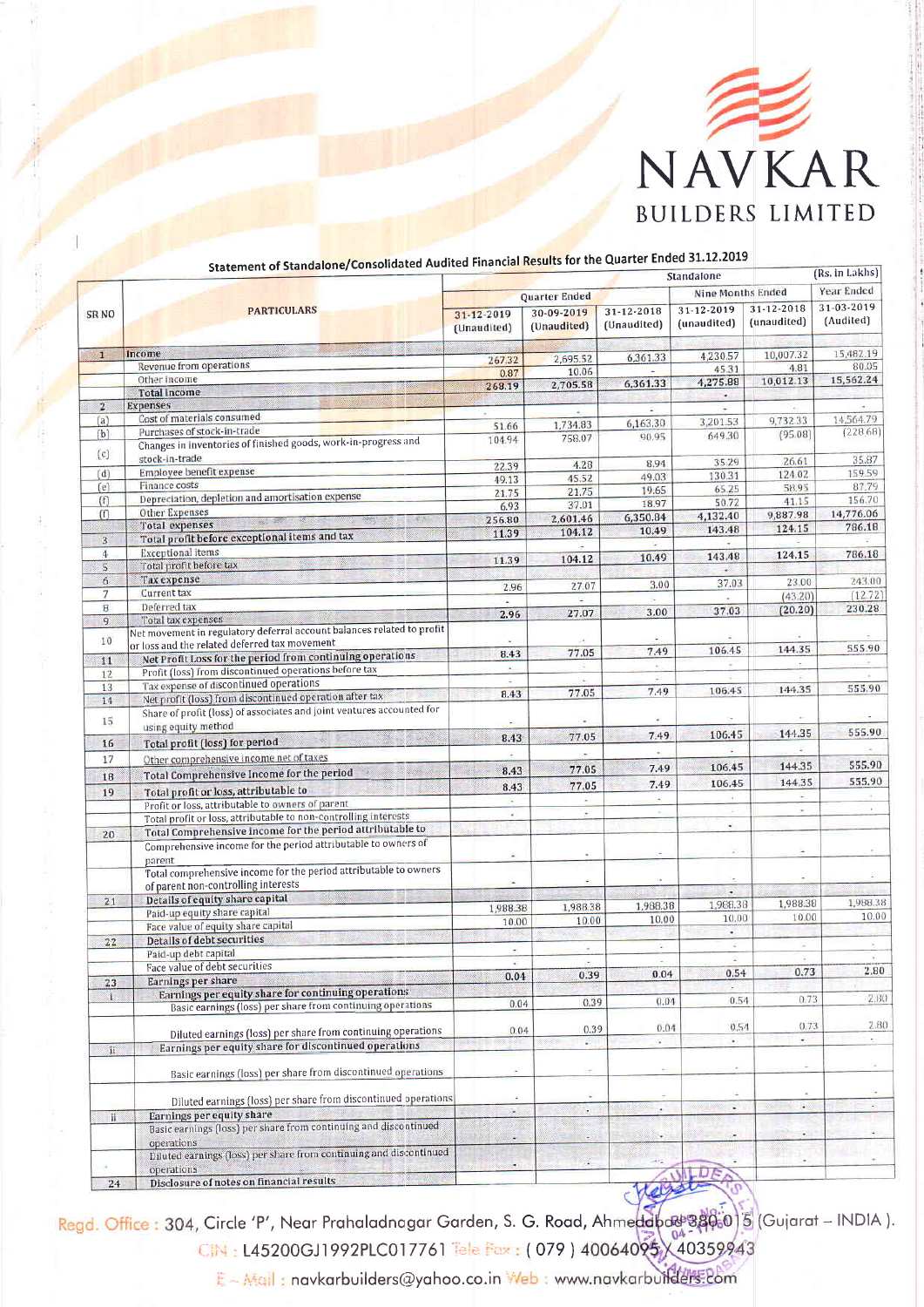

## **NOTES:**

1. The above Unaudited Standalone Financial of the company for the quarter ended December 31,2019 have been reviewed by the Audit Committee and there after approved by the Board of Directors of the Company at their Meeting December 31, 2019.

2. The Unaudited Standalone Financial Results of the Company for the quarter ended on December 31, 2019 have been prepared and accordance with the Indian Accounting Standards IND AS") as prescribed under section 133 of the companies Act , 2013 and read with the relavant rules issued thereunder and other accounting principle generally excepted in India

3. The company has not filed GST returns for the month of December, 2019. TDS returns for the said quarter not filed till date.

4. The Company has not calculated the deffered tax liability as the company has provided depreciation in proportion on the basis of the depreciation provided in the financial year 2018-19.

5. The figures for the previous period/year have been regrouped /reclassified, wherever necessary.

6. The Disclosure is as per Regulation 33 of SEBI (Listing Obligations & Discloser Requirements) Regulations, 2015 The Company is operating in single segment, so above results are for single segment only. 8. During the quarter ended December 31, 2019 NIL complaints was received and attended

For and on behalf of the Board of Directors

Harsh Shah Director Reg. No.

DIN-016626

Hars

8015-00

**OA** 

AHMEDA

1776

Date: 14.02.2020 Place: Ahmedabad

Regd. Office: 304, Circle 'P', Near Prahaladnagar Garden, S. G. Road, Ahmedabad 380 015 (Gujarat - INDIA). CIN: L45200GJ1992PLC017761 Tele Fax: (079) 40064095 / 40359943 E - Mail: navkarbuilders@yahoo.co.in Web: www.navkarbuilders.com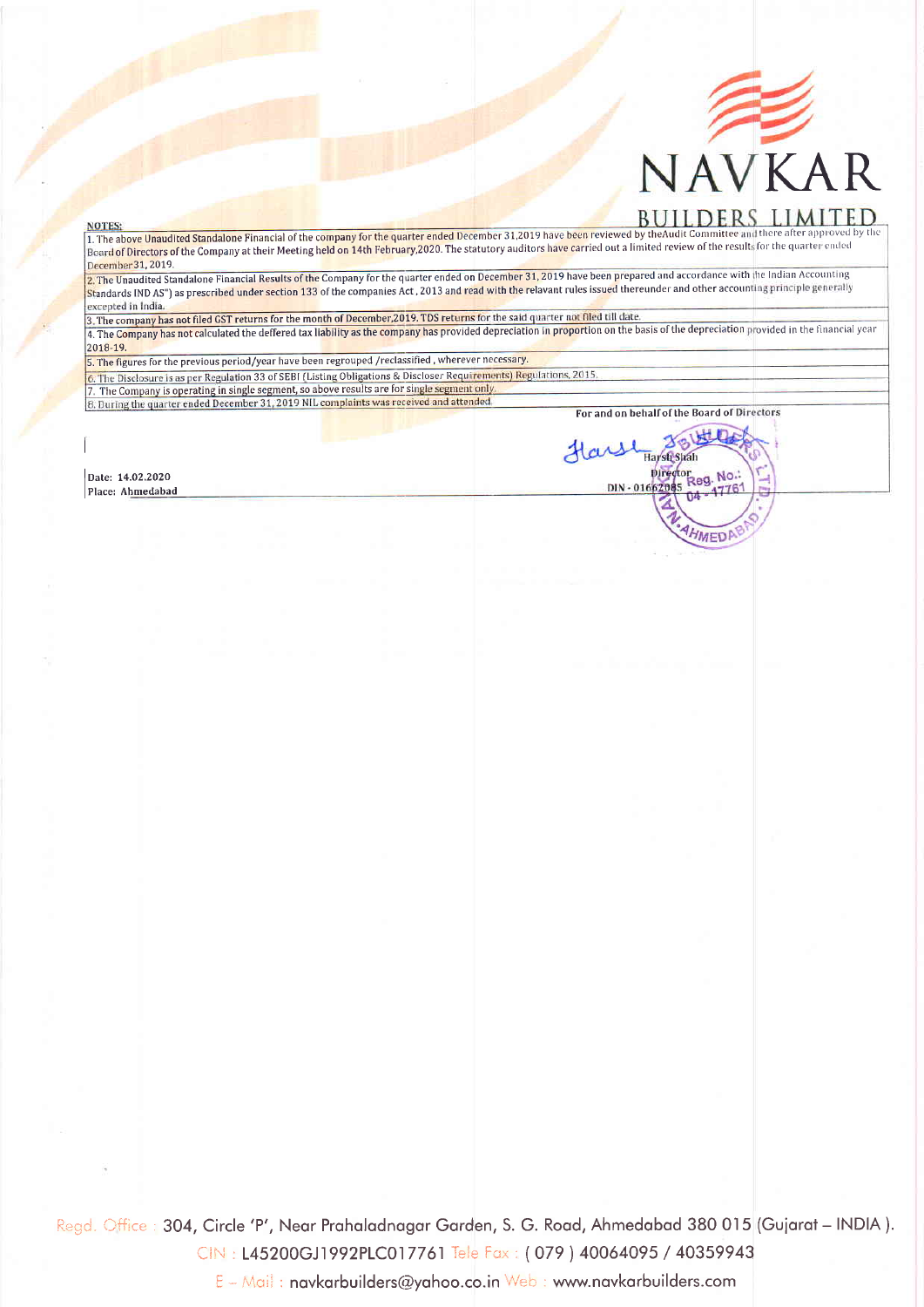

lndependent Auditor's Limited Review Report on the Quarterlv Unaudited Standalone Financial Results of the Companv Pursuant to the Requlation 33 of the SEBI (Listinq obliqations and Disclosure Requirements) Requlations. 2015 as amended.

Review report to, The Board of Directors of, Navkar Builders Limited.

We have reviewed the accompanying statement of standalone unaudited financial results of Navkar Builders Limited ('the Company') for the quarter ended December 31,2019 (the "statement"). This statement is responsibilities of the Company's Management and has been approved by the Board of Directors. Our responsibility is to issue a report on these financial statements based on our review.

We conducted our review in accordance with the Standard on Review Engagements (SRE) 2410, "Review of lnterim Financial lnformation" Performed by the lndependent Auditor of the Entity issued by the lnstitute of Chartered Accountants of lndia. This standard requires that we plan and perform the review to obtain moderate assurance as to whether the Statement is free of material misstatement. A review is limited primarily to inquiries of company personnel and an analytical procedure applied to financial data and thus provides less assurance than an audit. We have not performed an audit and accordingly, we do not express an audit opinion.

Based on our review conducted as above, nothing has come to our attention that causes us to believe that the accompanying Statement, prepared in accordance with the recognition and measurement principles laid down in the applicable lndian Accounting Standards ('lnd AS') specified under Section 133 of the Companies Act, 2013, read with relevant rules issued there under and other recognized accounting practices and policies has not disclosed the information required to be disclosed in terms of Regulation 33 of the SEBI (Listing Obligations and Disclosure Requirements) Regulations, 2015, read with SEBI Circular No. CIR/CFD/FAC/62/2016 dated July 5, 2016, and amendments thereon, including the manner in which it is to be disclosed, or that it contains any material misstatement. During the course of our review, we have observed as under:



OFFICE : 502, Mangal Murti Complex, 5th Floor, Opp. City Gold Cinema, Ashram Rd, Ahmedabad - 380009. Ph : 26583812 / 2432 E-mail : svagrawalandco@yahoo.co.in Web : www.svagrawalandco.com